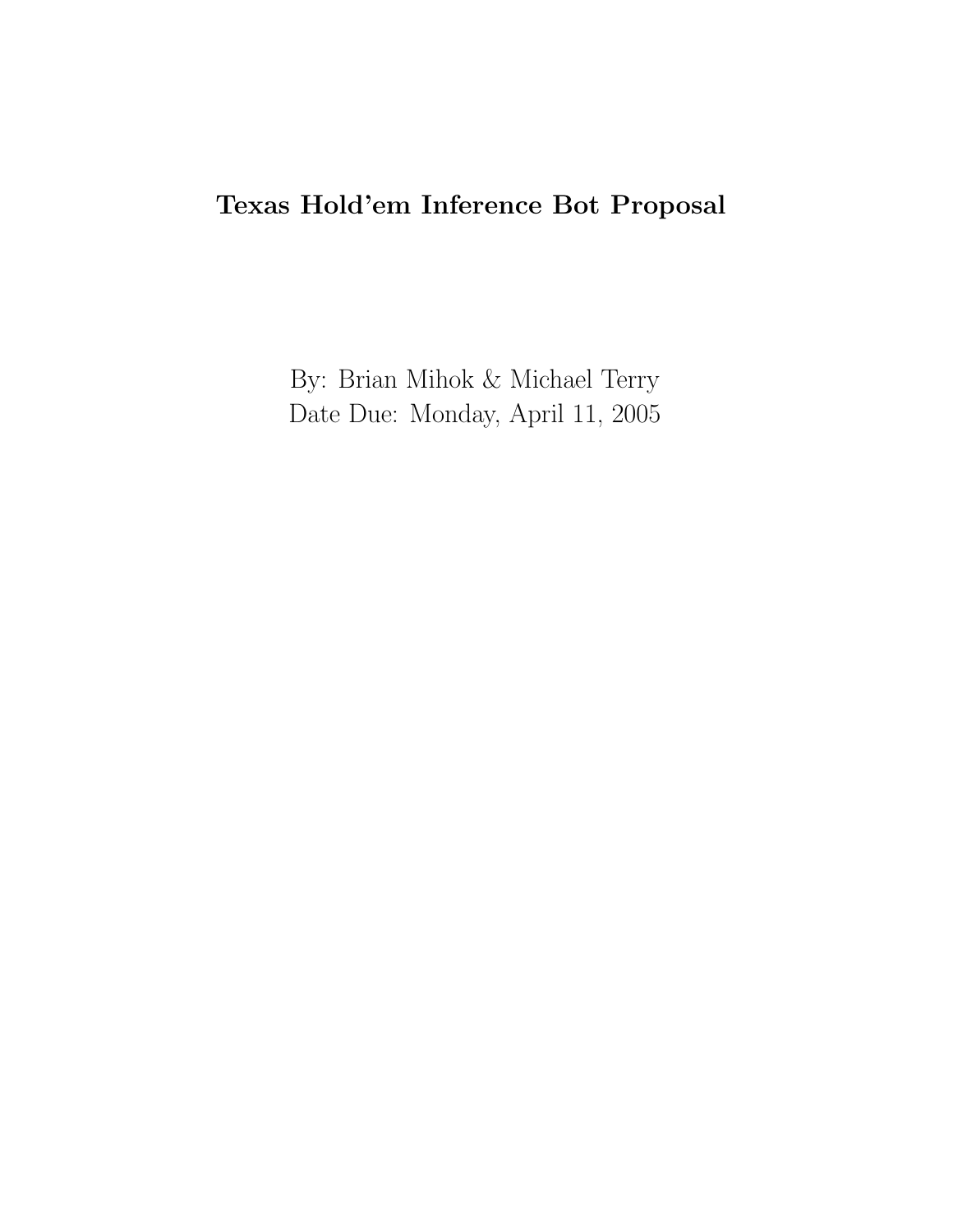# 1 Introduction

One of the key goals in Artificial Intelligence is to create cognitive systems that can perform human-competitive reasoning tasks. When a particular problem domain requires that inferences be made with limited information, an additional element of difficulty is introduced. In real-world problems, one typically does not have all of the information necessary to make a completely informed decision, and must either perform an action to receive that information, or make an educated guess regarding the best plan of action. A number of challenges arise when attempting to develop reasoning systems which emulate this type of intelligence.

One of the main challenges is formulating a well-defined problem and appropriate computational representation within which to perform experiments. Games have traditionally provided many problems in Computer Science with an excellent test-bench for new ideas, because they can be clearly described in terms of set rules and limited actions. Games of imperfect information (hidden state) provide models for an even broader range of problems, because they address the issues of uncertainty typically associated with most difficult inference tasks.

In addition, many games have expert strategists, which can provide additional insight into the design and evaluation of intelligent systems. As we will show in this paper, this incorporation of domain knowledge is an important theme amongst many techniques in Artificial Intelligence. Harnessing the knowledge accumulated by humans into the design process is often critical, and provides a great deal of benefit to the end-product.

A recent worldwide explosion in the popularity of Poker has stimulated interest in the game in many areas of Computer Science research. The most common form of poker, Texas Holdem, is a game of simple rules and complex strategies. As in most cards games, much of the state information is hidden to the player. In addition, because there are complex interactions between multiple adversaries, it provides a great application for reasoning methods associated with multi-agent environments. Finally, because it is a zero-sum game of chance (odds) and clear rewards (money), one could conceivably extend many of the concepts for reasoning in Holdem to disciplines such as Economics.

For this project, we will develop a system for making inferences in the game of Limit Texas Holdem using a number of advanced techniques. To address these tasks of reasoning under uncertainty, we will use a number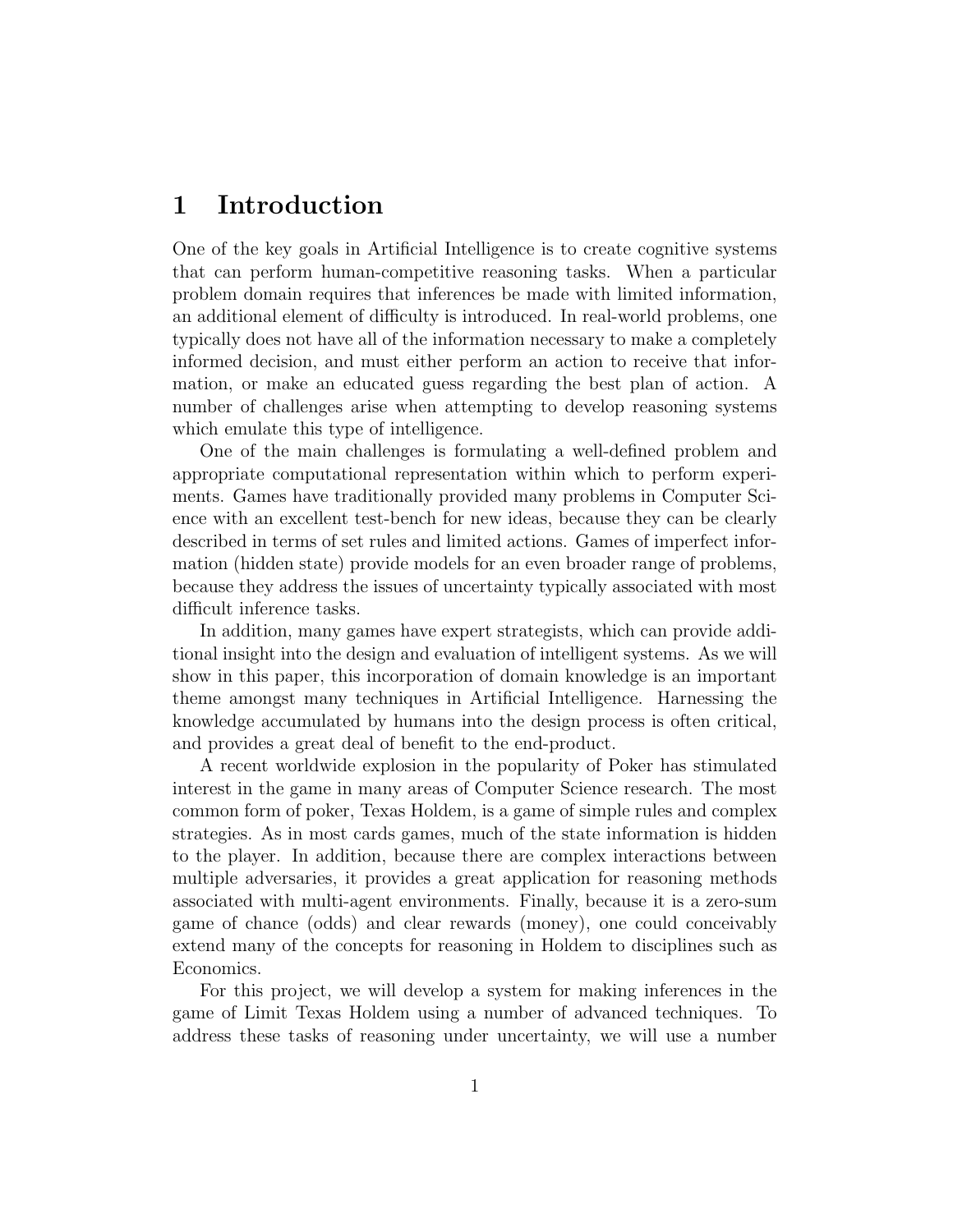of probabilistic inference methods that fall under the umbrella of Statistical Learning. These techniques have been used in a number of problem domains, and demonstrate a great deal of success and recent advances in Computer Science research. In section 2 of this proposal, we give an overview of our two particular statistical inference methods of interest: Hidden Markov Models and Bayesian Nets. These methods provide a very intuitive, graphical way to represent information in a number of domains where modeling uncertainty is important. This section also describes additional work done in the area of Computer Science Poker research, primarily centered out of the University of Alberta. Section 3 provides a clear outline of the problem we have chosen to address. This is followed by Section 4, which presents the problem in more technical detail, and highlights a number of our ideas and methods for addressing the problem. Finally, Section 5 describes how we have chosen to organize and schedule this project.

## 2 Previous work

### 2.1 Hidden Markov Models

Two potential uses of Hidden Markov Models (HMMs) are present in this project. The first potential use is to use HMMs to model the progression of a hand. The opponent's hole cards are used to define the initial state of the model. The probability of receiving any two hole cards is a simple application of entry level probability, yielding a flat probability mass function (PMF) for all possible hands.

However, the model can be simplified by bucketing the possible hands. At the preflop stage of the game, it does not matter if the opponent has an ace of hearts and an ace of spades as opposed to an ace of diamonds and an ace of clubs. Instead, what matters is that the opponent has a pair of aces. Thus, in the preflop model, the suits of any pair are irrelevant. Similarly, the particular suit can be ignored for the remaining combinations. However, it is an important distinction in Hold 'em if the opponent has hole cards that are "suited," which means two cards of the same suit, versus "off-suited," which means the two cards are of different suits. Having suited cards provide the advantage of increasing the chance of obtaining a flush by the end of the game. As a result, the particular suit does not matter, but whether the cards are suited or off-suited is an important distinction to make. Thus,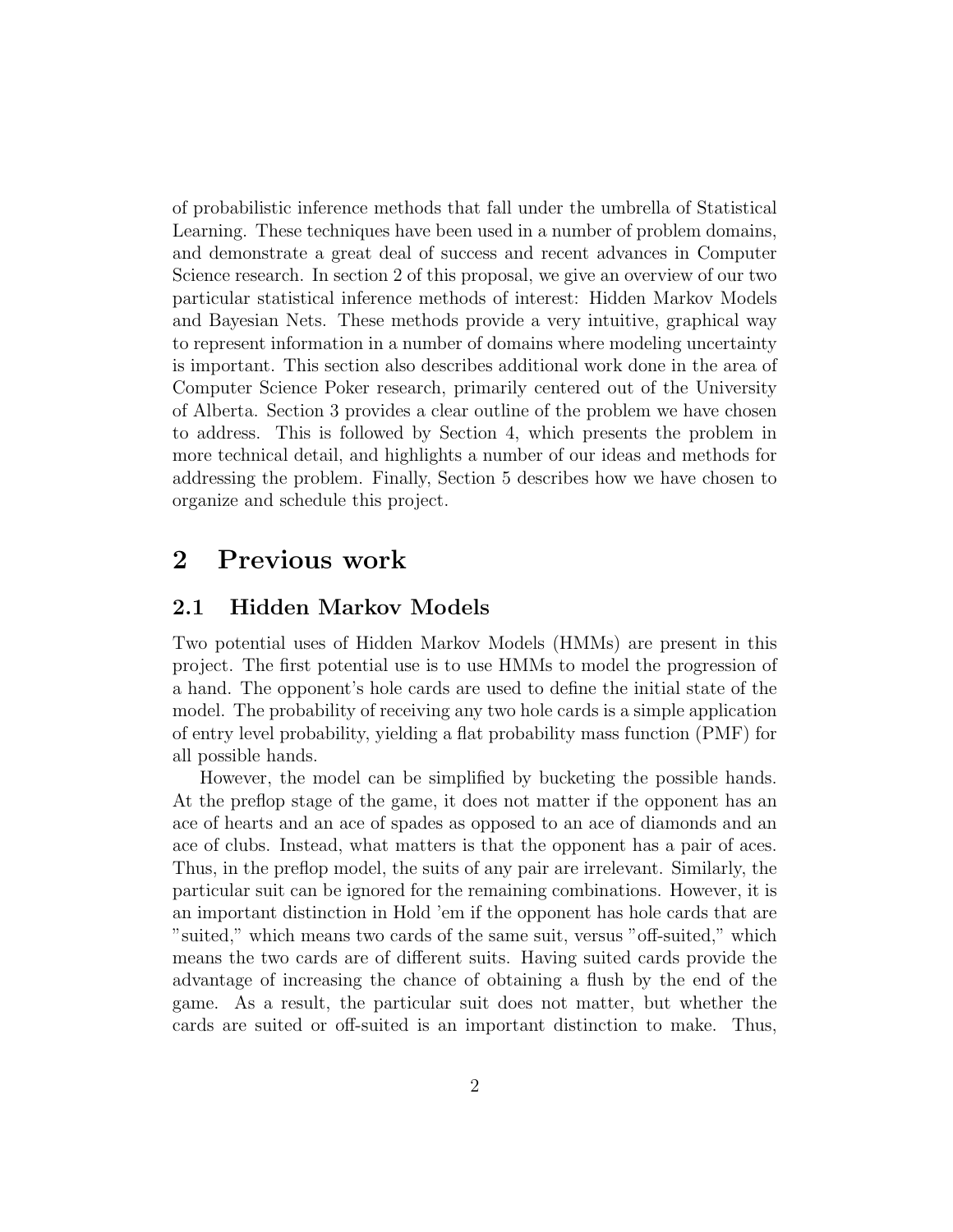the initial bucketing tracks pairs, suited non-pairs, and off-suited non-pairs, thereby substantially reducing the number of combinations, which limits the search space of the problem.

The probability of transitioning from any initial state to any other set of cards is again just an application of entry level probability and is known prior to any particular hand. This probability depends only on the known cards in play and the number of cards remaining from which to choose. Thus, the structure and transitional probabilities associated with the HMM are known before the game begins and never vary from hand to hand.

It is important to note that though the structure does not vary from hand to hand, it alters in shape throughout the course of any given hand. As mentioned before, the particular suits do not matter in the preflop stage of the game. However, after the flop hits, the suits of the opponent's hole cards are needed so that an evaluation with the community cards can be performed to see what type of poker hand he/she could potentially have. While this leads to an increased number of possible states, the number of states is reduced by continuing to bucket the potential outcomes into poker hands instead of modelling all the combinations that could occur with the ultimate 7 cards.

Furthermore, the model of the opponent is updated as new information about the state of the game becomes available. One such new information source is the appearance of the community cards. If a card show up in the community cards and only one deck is being used, as is the case for a standard Hold 'em game, then the card clearly cannot be one of the opponent's hole cards. As a result, any initial state containing any of the community cards can be eliminated as a possibility.

Another source of new information is the observations of the opponent, which are his/her bets. Again, the opponent's actions can be bucketed to limit the search space. The opponent's actions will be categorized as passive, normal, and aggressive.

As stated above, the structure and transitional probabilities associated with the HMM are known ahead of time and do not change. However, what does change from opponent to opponent, or even from hand to hand, is the observational probability, or the likelihood of the opponent taking a certain action at any state in a hand. The observations are the only information present that are directly related to what a particular opponent has for hole cards. As a result, the problem of inferring an opponent's hand is essentially one of conditional probability: given the current state of the game (the com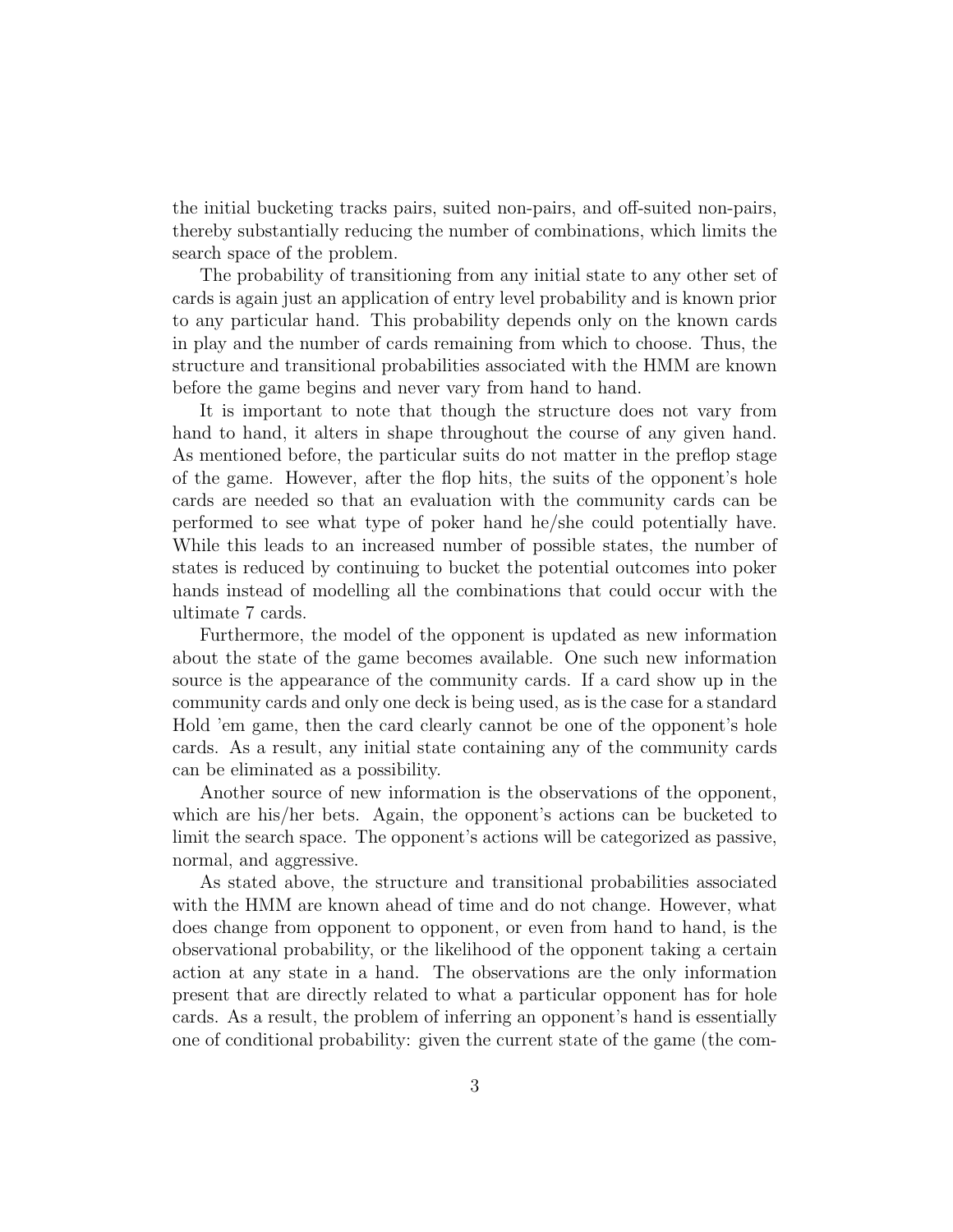munity cards and the opponent observations), what is the probability that the opponent has any particular pair of hole cards. This then becomes a problem of hypothesis testing. Each state can be evaluated for consistency with the opponent's previous actions and the community cards that are available. If the actions seem inconsistent with a particular hole card pair, then this pair is not a likely candidate for the opponent's cards.

The observational probabilities are clearly of vital importance to the inference process. The best way to populate the observational probabilities for each given state needs careful consideration if HMMs are to be used to model the game. One such way to determine the observational probabilities is through the use of Bayesian nets. This will be discussed at length int the next section. On a high level, however, Bayesian nets could be embedded in a particular state to determine the probability of an action given a number of discrete and continuous variables identified as important. The net could then output the probability of seeing any particular observation for a given state.

Another potential use for HMMs is to extract information from hand histories. The ability to use Bayesian nets or any other learning method depends upon having valid training data from which the method can learn. Hand histories, or databases of previously played games, exist on the internet. However, the format of these databases vary. The databases sometimes come as human-readable text, with extraneous information present. As a result, the information needs to be extracted and presented in a manner that is useful to the learning method. One potential solution to this problem is presented in Dayne Freitag's Information extraction with HMM structures learned by stochastic optimization. This paper discusses an alteration to HMMs to make the distinction between "target states" and "non-target states." The target states are used to extract the useful information from the document. The approach also divides the non-target states into prefix, suffix, and background states. These states provide the context for a given target, thereby leading to improved accuracy in the information extraction.

### 2.2 Bayesian Nets

Bayesian Nets, also known as belief networks, provide a powerful tool for making inferences under situation of uncertainty. They are a graphical method, like Hidden Markov Models, for representing quantities of information in the form of a connected graph. In our final report, we will present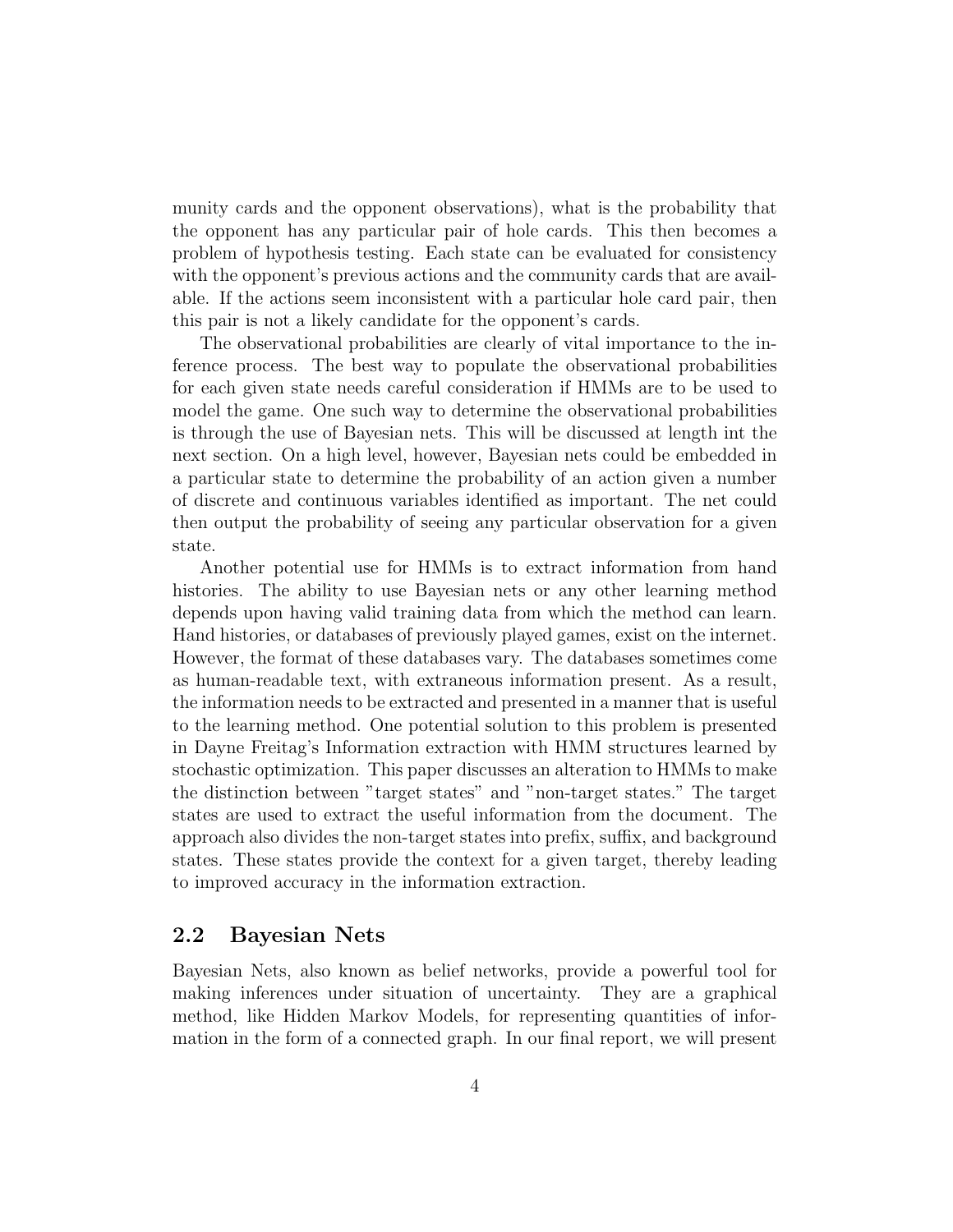a more detailed overview of these methods along with a survey of the most recent work done in this field of research. We also hope to incorporate the most advanced techniques and algorithms wherever applicable in our design.

# 3 Problem Statement

- To propose a concise and representation for state information in the Game of Texas Holdem Poker
- To use expert knowledge to generate candidate structures for these representations
- Use Statistical Learning to approximate parameters for the generated structures

# 4 Technical Approach

It is difficult to concisely describe a successful Holdem strategy, and the concept is highly debated amongst experts. However, there are critical pieces of information and inferences that must be factored into any winning strategy. A number of books have been published on the topic, and most experts place emphasis on concepts like odds, hand evaluation, opponent modeling, deception, and many others. Upon examining the breadth of research on poker today, most research groups are focusing on developing strategy without many of these critical underlying inference tools. In this project, we hope to implement a very general demonstration of an inference mechanism that will provide information about the most important variables in any situation that may arise in Limit Texas Holdem. From this, one can begin expanding the tools to include more sophisticate inference mechanisms and eventually work to develop a strategy. It is our firm belief that expert AI Poker systems cannot be built without establishing a foundation of these sub-goals and inference mechanisms first. Therefore, we will not be focusing on inferring strategy information.

To further break down the problem, we propose a Multi-Level Holdem Reasoning Model. This model is based upon the nature of the complexities of Holdem, and is mostly based on expert information from the domain. At the most basic level, Holdem is a game of inference regarding the strength of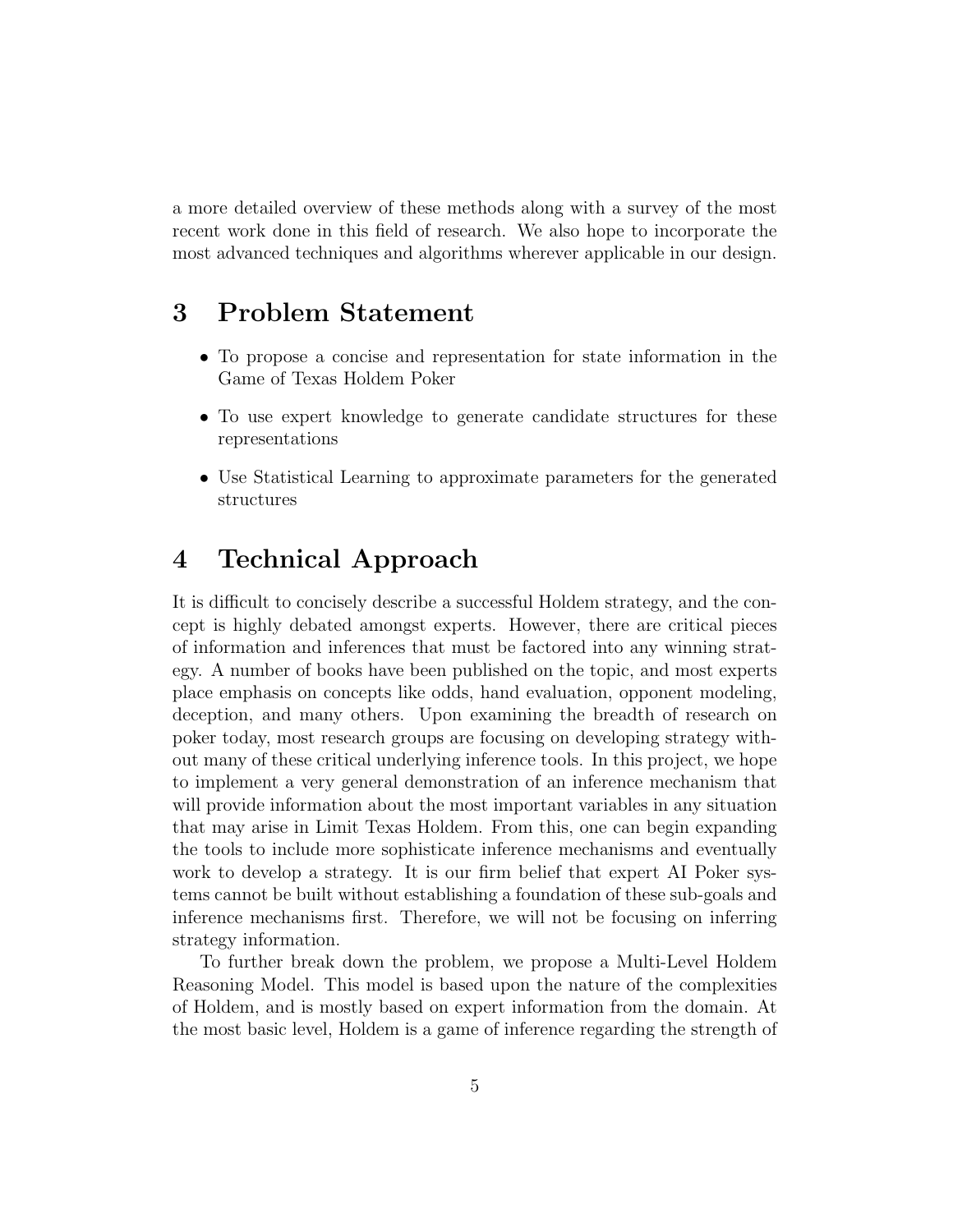a players own. In this model, we call this Level 0 Reasoning. The next level of reasoning, Level 1, involves making inferences regarding ones opponents hand strength based upon the betting patterns of that player and any other available information. Level 2 begins to introduce a lot of the complexity of Holdem, in attempting to infer what ones opponents may be thinking about your own hand. One can start to imagine the complexities introduced when a player begins to reason about Levels 3, 4 and higher. Experts are often considered to be reasoning about strategy at these higher levels . However, we would like to reduce the focus of our inference mechanism to Level 0 and 1 reasoning to emphasize the need for this foundation.

Our approach to developing this Level 0 and 1 reasoning system for HoldEm can be divided into two distinct types of tasks. Our initial work will go into formulating and refining the models for representing all possible relevant information. Because we intend to use Bayesian Nets and Hidden Markov Models to perform inference, we will define all quantities of interest in terms of discrete and continuous variables. For example, the percentage of time a player performs an action raise can be quantified on the doman from 0 to 100

## 5 Project Organization

The project development will use the spiral method of management. The compressed timeline of the project only allows for the completion of two spirals. Three project plans are mapped to these two spirals. The plans include the minimal plan, the baseline plan, and the enhanced plan. The minimal plan is the minimum project needed to accomplish the learning goals. The baseline plan describes the amount of work that is expected to be done at the beginning of the project. Finally, the enhanced plan details the ideal project, which includes all the project goals that would be implemented given an sufficient amount of time and energy. The following two sections detail the goals of the two spirals and the schedule for the project.

### 5.1 Spiral 1

The goal of the first spiral is to implement the minimal plan. On a high level, this involves parsing hand histories, representing the progression of the hand through a variety of states based upon known information and observations,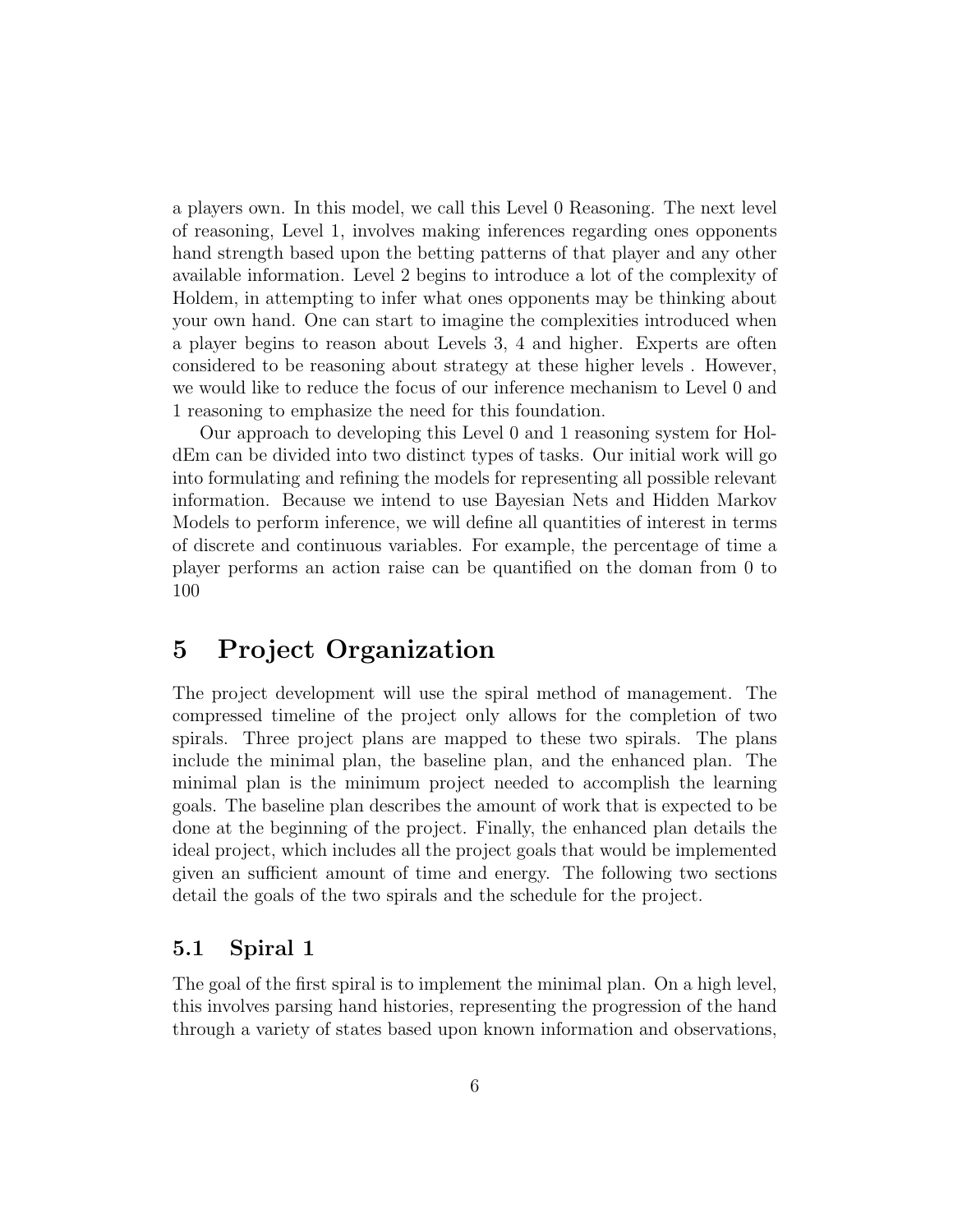and then returning a PMF after the last observation (after the river card). This PMF will then be compared to the actual result to determine the accuracy of the prediction, which will then be used to further train the model. The following paragraphs break down the high-level components into more detail.

Hand histories serve as input from which the bot can learn. A variety of hand history sources exist online, including a database provided by the University of Alberta. As a result, the bot does not initially have to analyze real-time hands, but instead can be limited to previously played hands. This eliminates the need for a human-computer interface, but instead only necessitates that the bot be able to parse information out of a database or file. This then becomes an information extraction problem, as discussed above.

The structure of hand histories depend upon the source. Some of the sources do, however, contain human-readable information, such as player's chatting back and forth with each other, that is not important to the bot learning to predict the opponent's cards. This then dictates a sparse extraction of information from human-readable text files, such as those described in the previously mentioned paper. Depending upon the hand history source selected, HMMs could be used to extract the relevant information.

A great deal of evaluation is required to figure out the variables necessary to accurately model an opponent's actions. Obvious factors include the strength of the opponent's cards and the amount of money that he/she possesses. However, other important factors include (but are not limited to) recent win/loss streaks, time of day, and how long the opponent has been playing. Some of this information can easily be extracted directly out of the hand history. A great deal of it is not simply obtained, thereby necessitating that methods be developed to produce this information.

The information extracted from the hand histories can then be used as input into the bot. The best representation for game and the learning method used by the bot need to be determined. Options are detailed in the previous work section. Part of the first spiral will be dedicated to experimentation with different methods to see which ones best fit the project's demands for accuracy while still operating in a compressed time-scale. For further details on the schedule, see the 5.3 subsection below.

Finally, the bot will calculate and return the PMF for an opponent's hole cards. Instead of being tailored to an individual person, however, the PMF calculation will be based upon an average player in the minimum plan. The tendency of an average player will be obtained through the evaluation of the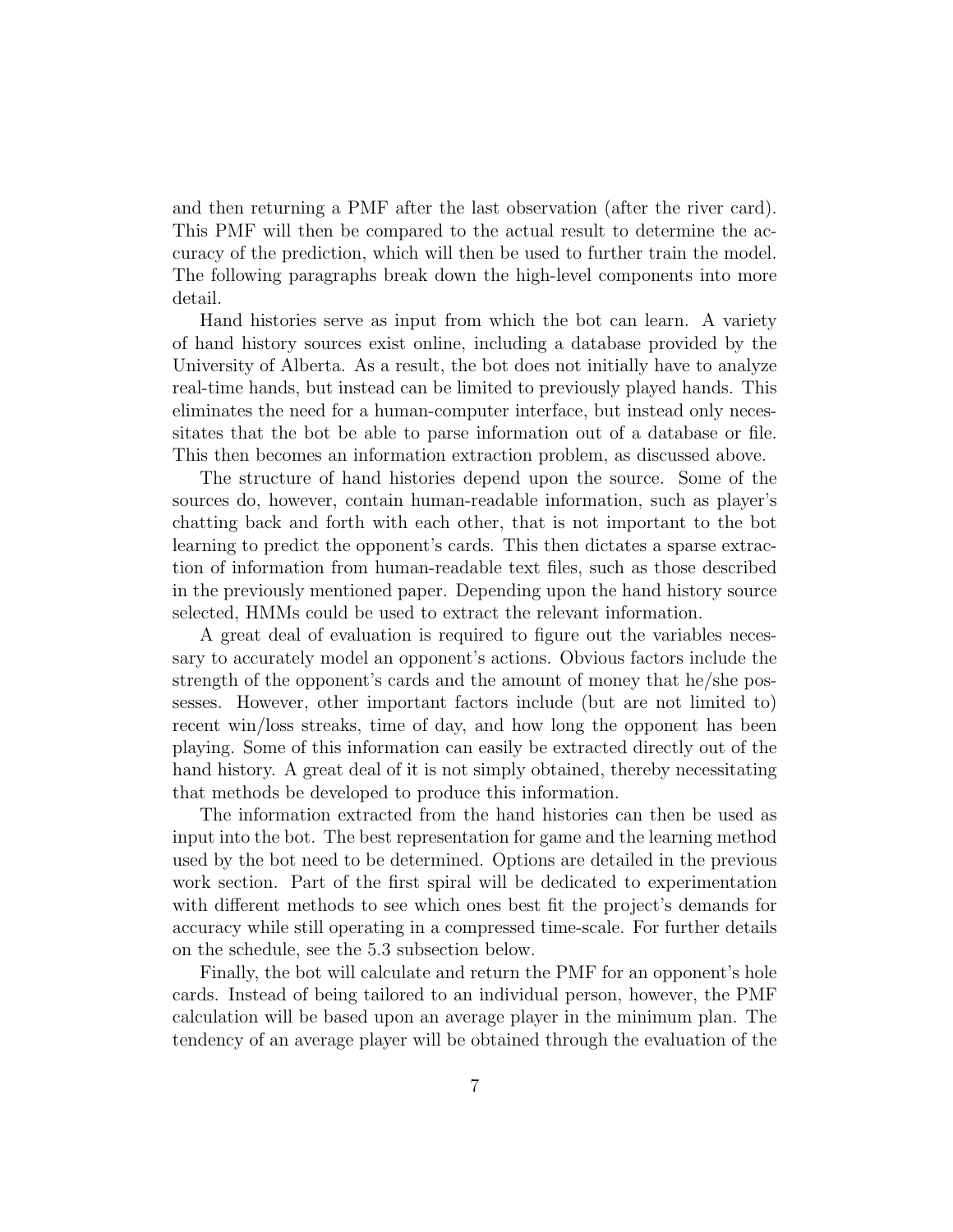information extracted from the hand histories without regard to the player involved. This is done for simplicity and to model what any given person would do at a particular table. Though not specific, this information is still quite useful, as it serves as a starting point for modelling new players at a table for which no prior information exists.

A further simplification for the minimal plan is that the PMF will be calculated after the last observation of the game. This observation occurs during the betting round after the river card and before the showdown. At this point in the game, seven cards are known (the user's two hole cards and the five community cards) in addition to the string of observations generated by the opponent in the form of the betting rounds. This is the maximum amount of information that can be obtained in a given hand of Hold 'em, thereby simplifying the inference about the opponent's hole cards as much as possible. This also eliminates all the potential hands in the hand history that did not go to showdown. A further benefit other than maximizing the information is that when the showdown occurs, all parties still involved in the hand must show their cards. This then serves as a way to validate the model.

In summary, the first spiral of the project will first determine what the variables necessary to model an opponent's hole cards are, as well as the best way to extract these variables. The information will then be fed into the bot. The bot's representation of the game and it's learning method still need to be examined and selected. With this done, the bot will then generate a PMF of the opponent's hole cards after the betting following the river card has occurred. The actual cards of the opponent will then be used to validate the model.

### 5.2 Spiral 2

The main thrust of the second spiral will be to implement the baseline plan. If any time is left over upon the completion of the baseline plan, then the tasks associated with the enhanced plan will be addressed.

Fundamentally, the baseline plan extends the work of the minimal plan to include the beginnings of an opponent-specific model. During the first 50 hands of information for a new opponent, the average player model developed in the first spiral will be used to predict the opponent's cards. After the 50th hand, the opponent's play will be evaluated, producing a classification of the opponent into one of several predefined categories. Such categories are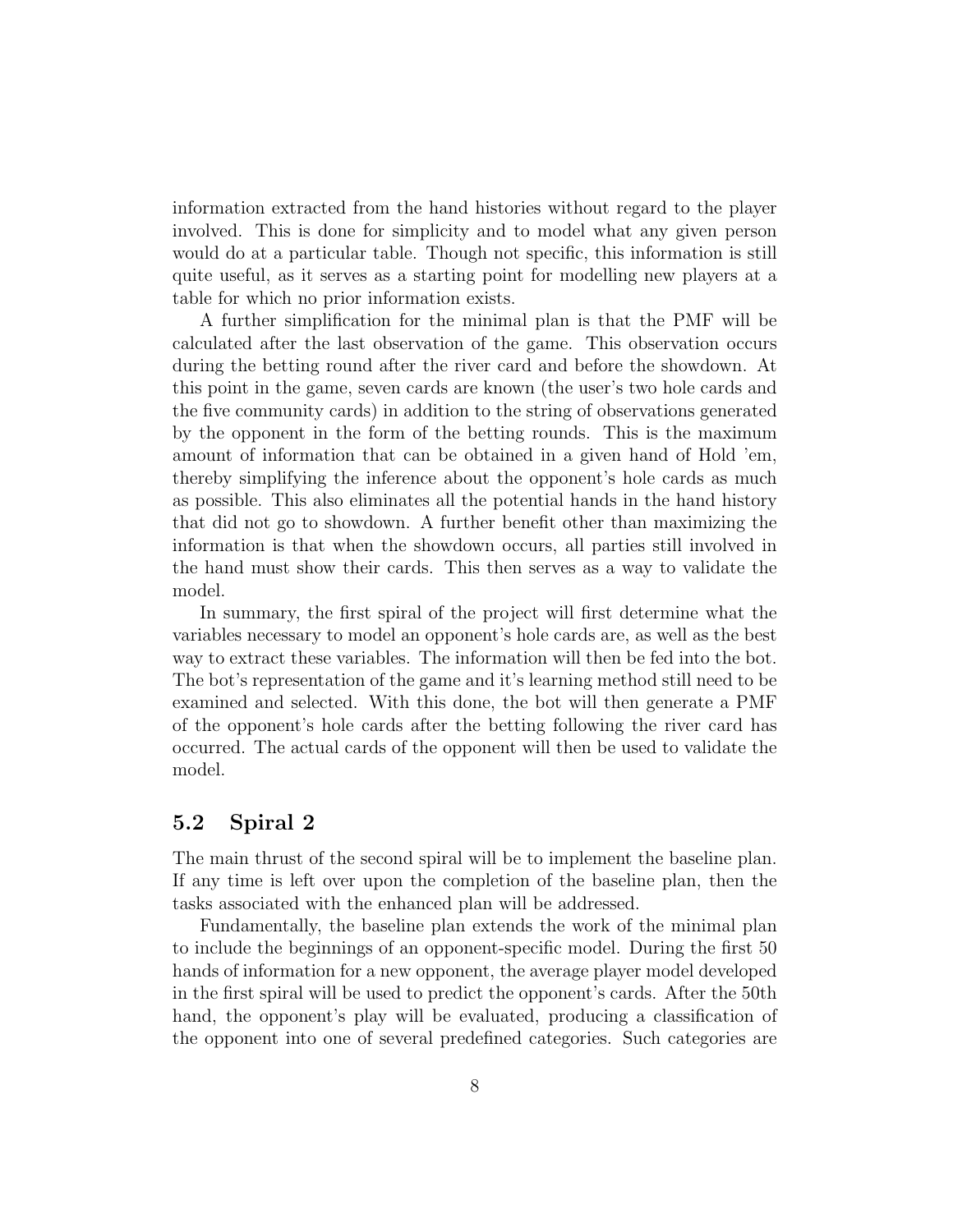common in poker literature and include terms such as "rock," which is an opponent who plays extremely conservatively, and "calling station," which is an opponent that checks most of his/her bets as opposed to folding or raising.

This classification will be based upon Mike's expert knowledge of Hold 'em. His knowledge of the game can be used to create rules that can be used to rate players depending on how they acted in certain situations. Examples of key criteria include preflop aggression, amount of money put into the pot, the number of big bets per hour, and the percentage of flops seen. The benefit of categorizing the players is that it allows for a player-type specific model to be developed. As in any game, Texas Hold 'em is played by people with a wide variety of skill levels and sometimes quite contrasting strategies. While an average player model is useful when no other information is present, it is not as useful as models more tailored to an individual's tendencies. A player-type specific model attempts to give increased specificity for a given player without requiring an individual model for each opponent.

If time permits, the enhanced plan aims to advance this baseline plan further by attempting to make the bot useful in real-world style games. To do this, the bot will need to perform the calculations to generate the PMF at each stage of the game, not just after the last observation, and in real-time, which usually amounts to at most 20 seconds. Furthermore, the bot could potentially be made to interface with poker servers such as those offered by the University of Alberta. This would serve as a great way to test the bot with live data. Finally, the bot could be extended to model each opponent individually. These are extremely ambitious goals which almost certainly could not be implemented in 5 weeks, even if this was the authors' only commitment. However, conceptualizing such extensions can potentially help shape the design of the minimal and baseline bot.

### 5.3 Schedule

The authors plan to divide up the work required for the project as equitably as possible. Instead of having experts in one particular section of the project, the authors wish to work together so as to alleviate the frustration of attempting to debug a major section of code alone. However, given the division in the similarly-themed advanced lecture, it would seem natural for Michael to take the lead on the Bayesian net section while Brian could take the lead on the HMMs. These roles will be evaluated and adjusted constantly